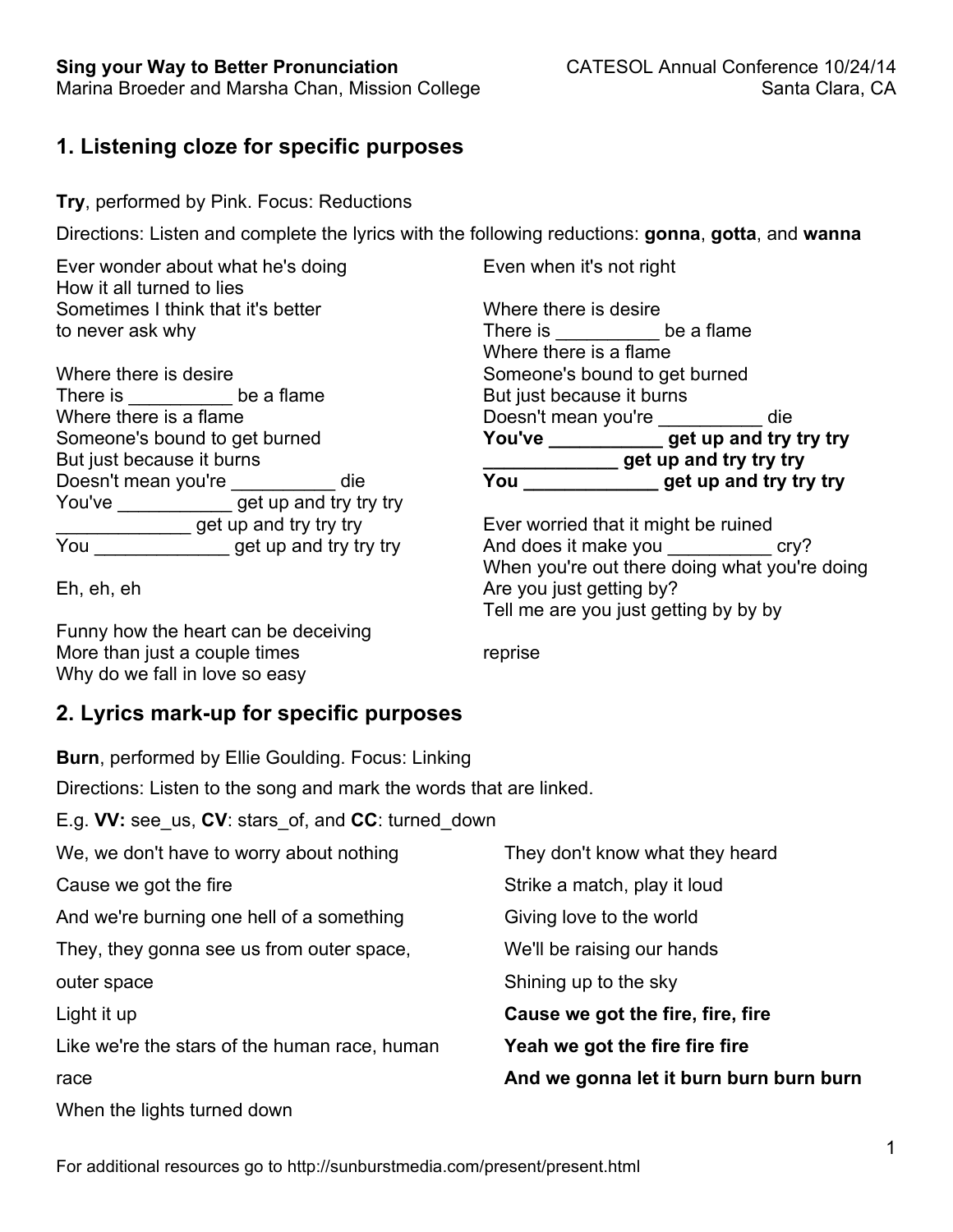### **3. Lyrics mark-up for stress and rhythm +**

**Human**, performed by Christina Perri

Directions:

- 1. Listen to the beginning of the song and decide if you hear CAN or CAN'T.
- 2. Listen again and write down the lyrics; pay attention to the stressed words.

3. Listen to the song and mark stressed and unstressed syllables. o-unstressed, O-stressed, **O**- focal stress.

O o O o **O** o o **O** o

E.g. I can hold my breath; I can do it

### **4. Identifying and categorizing morphemic/phonemic endings**

**Mean**, performed by Taylor Swift

Directions:

1. Listen (without lyrics) and write down the words with –s/-es and –ed endings in the correct column.

| /s/ | /z | /iz/ | /t/ | /d/ | /id/ |
|-----|----|------|-----|-----|------|
|     |    |      |     |     |      |
|     |    |      |     |     |      |

2. Listen again (with lyrics) and mark all of the -s/-es and -ed endings. Mark linking.

E.g. knives/z/ , knocked/t/, knives\_and\_swords

You, with your words like knives and swords and weapons that you use against me

You have knocked me off my feet again got me feeling like I'm nothing

You, with your voice like nails on a chalkboard, calling me out when I'm wounded

You, pickin' on the weaker man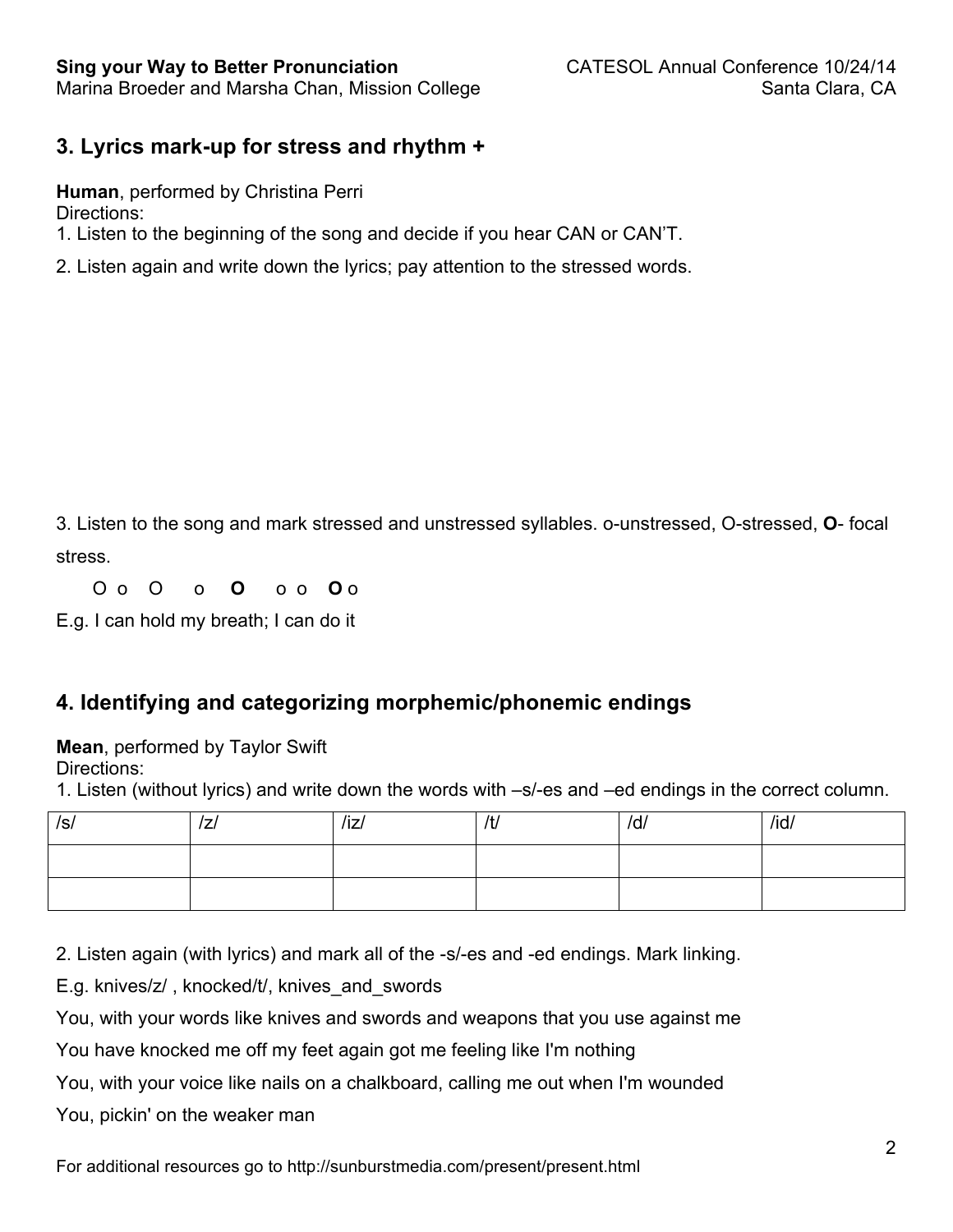Marina Broeder and Marsha Chan, Mission College Santa Chan Santa Clara, CA

#### **5. Listening comprehension and transcribing lyrics**

**I'm Gonna Sit Right Down and Write Myself a Letter**, performed by Todd Carpenter Focus: Observing setting & activating prior knowledge, predicting; listening for reductions

Directions:

1. Watch the video and answer the discussion questions.

Where is this man? Where is he sitting? What is he doing? Is he alone? How does he feel? What's happened (or not happened) by the time of this scene?

Is he singing to the cat? Do we know the cat's name? Do we know the girl friend's name? What are the individual words? How does he actually say them – what's the reduction?

2. Listen and write down phrases with contractions and reductions (1. Spoken, 2. Sung).

Choose a song with a familiar theme and vocabulary. This song has easy vocabulary (94% K1 words, 6% K2 words).

Questions can focus alternately on characters, setting, circumstance, language, and culture.

3. Listen and write down the lyrics.

4. Sing the song, focusing on stress, rhythm, and reductions.